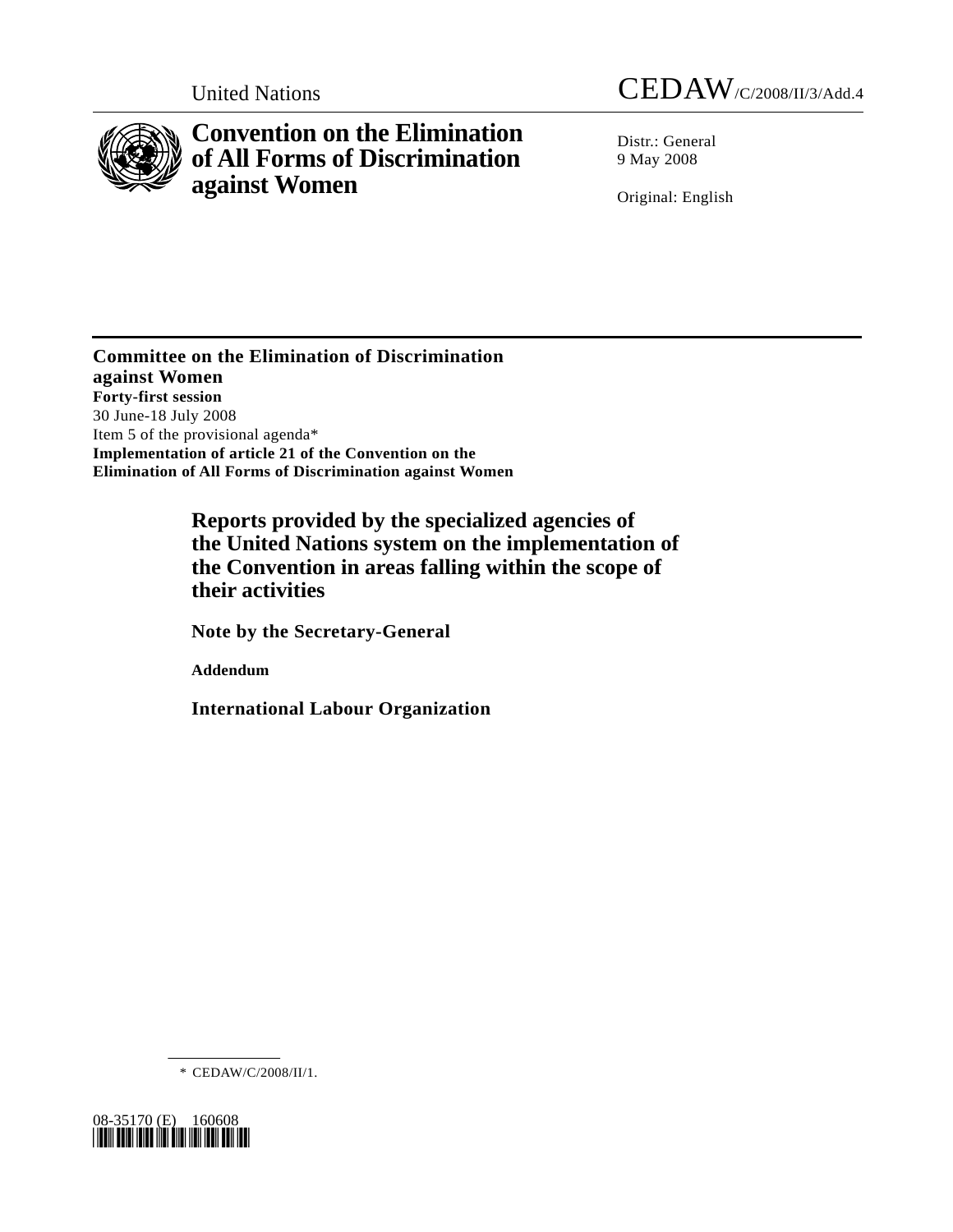# **Report of the International Labour Organization**

# **I. Introduction**

1. The provisions of article 11 of the Convention on the Elimination of All Forms of Discrimination against Women are dealt with in a number of International Labour Organization (ILO) conventions. Of the 187 conventions adopted so far, the information in the present report relates principally to the following:

- Equal Remuneration Convention, 1951 (No. 100), which has been ratified by 164 member States
- Discrimination (Employment and Occupation) Convention, 1958 (No. 111), which has been ratified by 166 member States
- Workers with Family Responsibilities Convention, 1981 (No. 156), which has been ratified by 40 member States

2. Where applicable, reference is made to a number of other conventions that are relevant to the employment of women, as follows:

# **Forced labour**

- Forced Labour Convention, 1930 (No. 29)
- Abolition of Forced Labour Convention, 1957 (No. 105)

# **Child labour**

- Minimum Age Convention, 1973 (No. 138)
- Worst Forms of Child Labour Convention, 1999 (No. 182)

#### **Freedom of association**

- Freedom of Association and Protection of the Right to Organize Convention, 1948 (No. 87)
- Right to Organize and Collective Bargaining Convention, 1949 (No. 98)

### **Employment policy**

- Employment Policy Convention, 1964 (No. 122)
- Human Resources Development Convention, 1975 (No. 142)

#### **Maternity protection**

- Maternity Protection Convention, 1919 (No. 3)
- Maternity Protection Convention (Revised), 1952 (No. 103)
- Maternity Protection Convention, 2000 (No. 183)

#### **Night work**

- Night Work (Women) Convention (Revised), 1948 (No. 89) [and Protocol]
- Night Work Convention, 1990 (No. 171)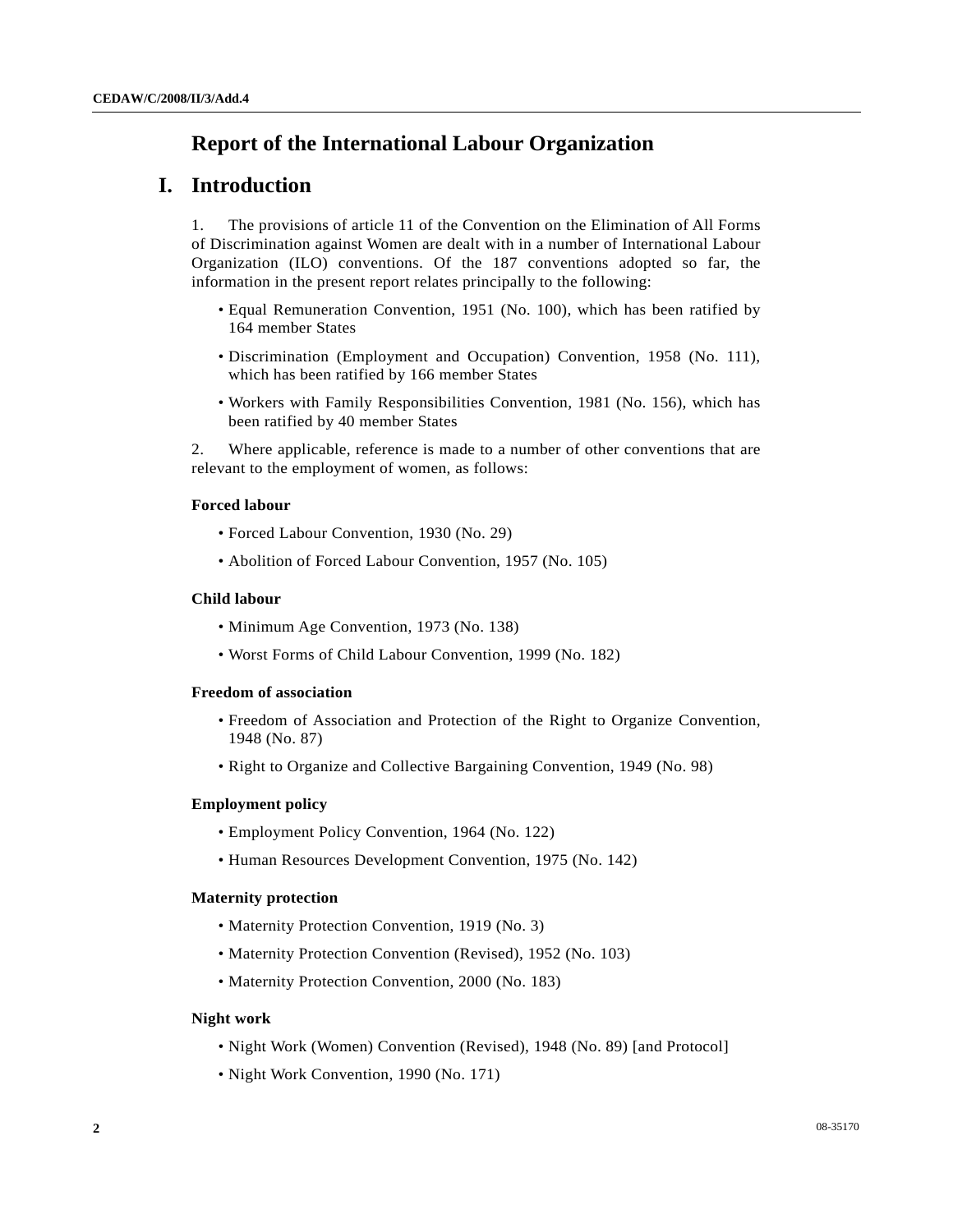### **Underground work**

• Underground Work Convention, 1935 (No. 45)

### **Part-time work**

• Part-Time Work Convention, 1994 (No. 175)

#### **Home work**

• Home Work Convention, 1996 (No. 177)

3. The application of ratified Conventions is supervised in the ILO by the Committee of Experts on the Application of Conventions and Recommendations (CEACR), a body of independent experts from around the world, which meets annually. The information submitted in section II of the present report consists of observations and direct requests made by the Committee. Observations are comments published in the CEACR annual report — produced in English, French and Spanish — which are submitted to the International Labour Conference. Direct requests (produced in English and French — and in the case of Spanish-speaking countries, also in Spanish) are not published in book form, but are made public. At a later date, they are published on the ILO database of supervisory activities, ILOLEX.

4. The explanations below are brief references to much more detailed comments made by the ILO supervisory bodies. The relevant comments of the Committee of Experts referred to in section II can be found by going to: http://www.ilo.org/public/ english/standards/norm/index.htm and then referring to the APPLIS database.

# **II. Indications concerning the situation of individual countries**

# **Finland**

I. Among the relevant ILO Conventions, Finland has ratified Conventions Nos. 100, 111 and 156. It has also ratified Conventions Nos. 29, 105, 138, 182, 87, 98, 122, 142, 175 and 177.

II. Comments made by the ILO supervisory bodies. The pending comments of the ILO Committee of Experts relevant to the provisions of CEDAW relate to the following:

# **Equal Remuneration Convention, 1951 (No. 100) (2006 observation)**

5. The Committee of Experts noted that the Action Plan for Gender Equality 2004-2007 set out a number of objectives and measures aimed at reducing genderbased pay differentials, in cooperation with workers' and employers' organizations. It noted with interest that, as provided for in the Action Plan, the previous equality provisions were strengthened by the Act amending the Act on Equality between Men and Women (Act No. 232/2005). Under the amended Act on Equality between Men and Women, equality plans — which are obligatory for private and public undertakings with more than 30 employees — must include information that enables workers and employers to monitor the equality situation in the enterprise concerned, i.e. details concerning the employment of men and women in different jobs and a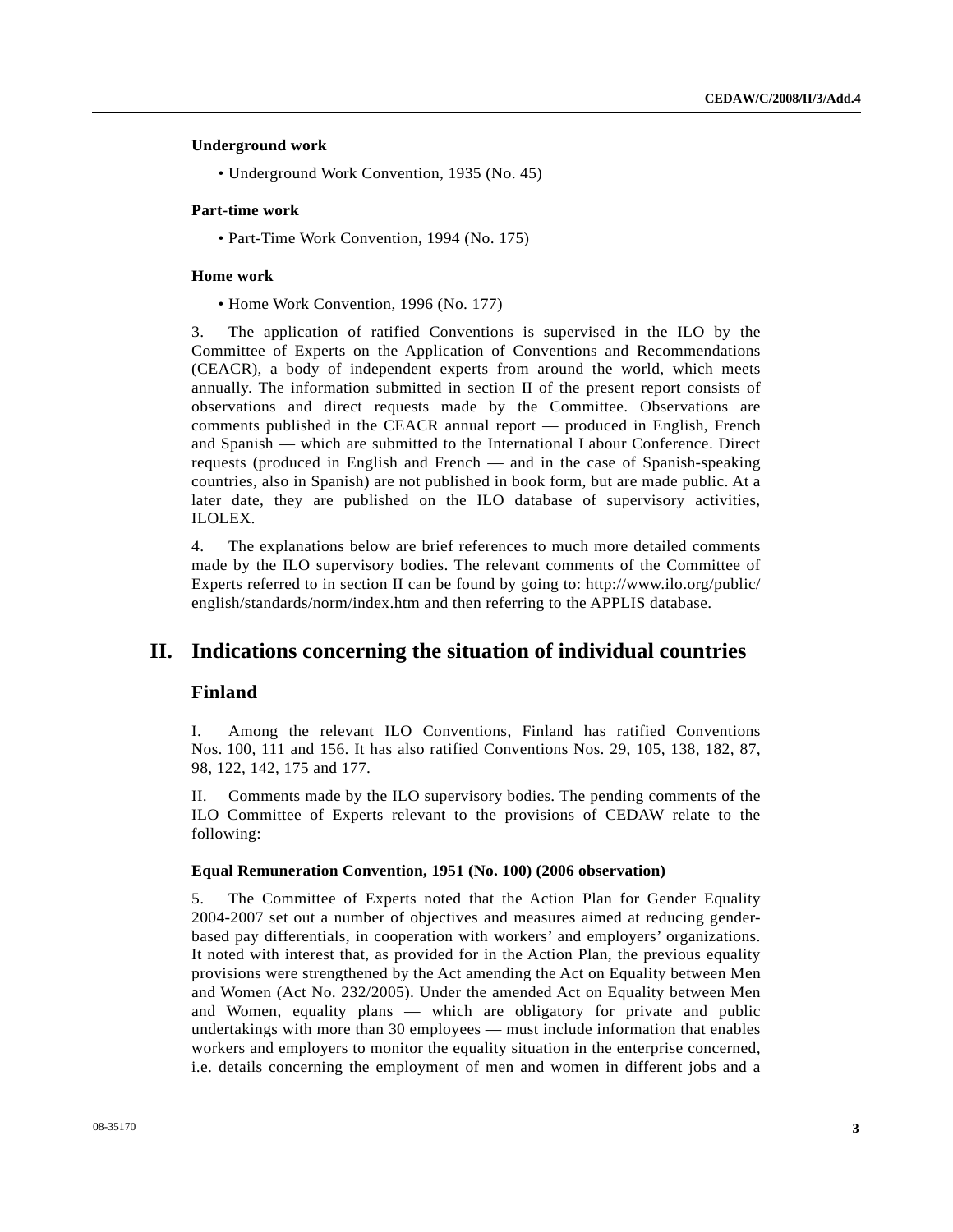survey of the grade of jobs performed by men and women, the remuneration for those jobs and differences in pay (section  $6a(2)$ ). Further, equality plans must set out measures to achieve pay equality and a review of the impact of measures previously taken to this end.

6. According to this Act, employers must also promote equitable recruitment of women and men in the various jobs and create equal opportunities for career advancement (section  $6(2)$ ). In the light of that, the Committee asked the Government to provide information regarding the following: (a) implementation and enforcement of the equal pay provisions of the amended Act on Equality between Men and Women, including information as to the activities of the Ombudsperson for Equality and the Equality Board to supervise compliance with the Act, as well as relevant court decisions; (b) progress made in the preparation and implementation of equality plans that address equal pay issues in accordance with the Act, indicating examples of plans that have resulted in the reduction of gender-based pay differentials in the enterprises concerned; and (c) the manner in which compliance with the Act's equal pay provisions is ensured through the promotion and use of objective job evaluation methods.

#### **Workers with Family Responsibilities Convention, 1981 (No. 156) (2007 observation)**

7. The Committee of Experts noted that the Government, in cooperation with social partners, carried out a paternity leave campaign in 2002 and 2003 to disseminate information about the extended paternity leave available since 2003 and to encourage the use of family leave by men. According to information released by the Ministry of Social Affairs and Health, by the end of 2006, fathers in Finland made use of fewer than 4 per cent of parental leave days, and according to a 2005 study published by the Social Insurance Institute, paternity leave tended to be taken by men with higher incomes. The Committee noted that legislative amendments made during the reporting period introduced incentives for men to take family leave, inter alia, by linking extended paternity leave to the taking of a minimum period of parental leave and increasing the allowance paid during family leave periods. The Committee also noted that additional legislative measures are being discussed with a view to giving more support for the involvement of men in family matters (Men and Gender Equality Policy in Finland, Ministry of Social Affairs and Health, 2007:2). The Committee requested the Government to continue to provide information on the measures taken to promote a sharing of family responsibilities between men and women, and to provide statistical information on the extent to which men take family leave.

8. With regard to the return to work following family leave and the protection from dismissal, recalling that article 8 states that family responsibilities, as such, shall not constitute a valid reason for termination of employment, the Committee noted that the Central Organization of Finnish Trade Unions (SAK), the Finnish Confederation of Salaried Employees (STTK) and the Confederation of Unions for Academic Professionals in Finland (AKAVA), indicated that despite the fact that employees taking childcare leave, in principle, enjoy increased protection from termination, the employer can rearrange the work and hire new employees so that there is no longer work available for the person returning from family leave, thus making his or her dismissal possible. The Commission for Local Authority Employers (KT) stated that rapid changes in working life may render dismissal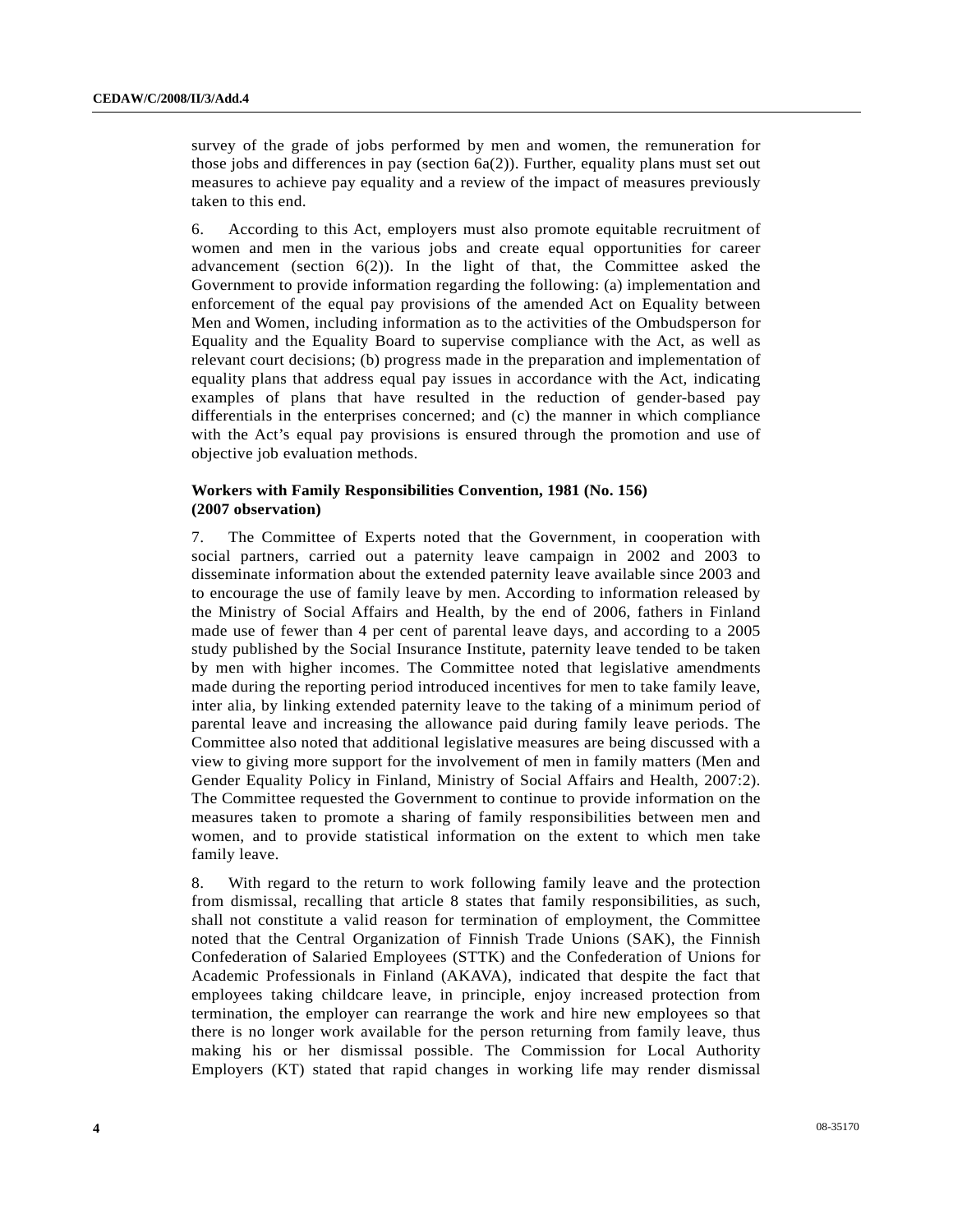inevitable, for instance in cases where a reorganization of work takes place during extended periods of family leave and the previous job or similar work cannot be offered in accordance with the employment contract. In that regard, the Committee noted that section 9 of Chapter 4 of the Employment Contract Act provides that at the end of a period of family leave, employees are in the first place entitled to return to their former duties. If this is not possible, employees shall be offered equivalent work in accordance with the employment contract, and if this is not possible either, other work shall be offered in accordance with their employment contract. Section 9 of Chapter 7 provides that the employer shall not terminate an employment contract on the basis of the employee's pregnancy or because the employee is exercising his or her right to family leave. However, the Committee understood this provision to be primarily concerned with dismissal during a family leave period, rather than dismissals upon return. It therefore requested the Government to clarify whether and how the legislation protects employees returning from family leave from termination in situations such as described by SAK, STTK and AKAVA and to provide information on any assessments made of the practical application and effects of the provisions concerned on the ability of workers returning from family leave to remain integrated in the labour force. It also requested the Government to provide information on any relevant court decisions.

# **Iceland**

I. Among the relevant ILO Conventions, Iceland has ratified Conventions Nos. 100, 111 and 156. It has also ratified Conventions Nos. 29, 105, 138, 182, 87, 98 and 122.

II. Comments made by the ILO supervisory bodies. The pending comments of the ILO Committee of Experts relevant to the provisions of CEDAW relate to the following:

#### **Equal Remuneration Convention, 1951 (No. 100) (2005 direct request)**

9. The Committee of Experts noted with interest that the Supreme Court, for the first time, decided an equal pay case involving a comparison of jobs performed by women and men which were different in nature (Case No. 258/2004, decision of 20 January 2005). In this case, the female manager of the social affairs department of a municipality claimed compensation for pay discrimination under the Equal Status and Equal Rights of Women and Men Act (96/2000), comparing her remuneration to that of an engineer employed by the same municipality. Relying on a job evaluation exercise that had assessed the two jobs with the same number of points, the Supreme Court considered that the plaintiff had advanced substantial arguments that the two jobs were so closely comparable that she had suffered discrimination, while the municipality did not succeed in demonstrating that difference in pay resulted from objective and relevant considerations. The Committee asked the Government to continue to provide information on the most relevant decisions of the courts and the Equal Status Complaints Committee on equal remuneration for men and women for work of equal value.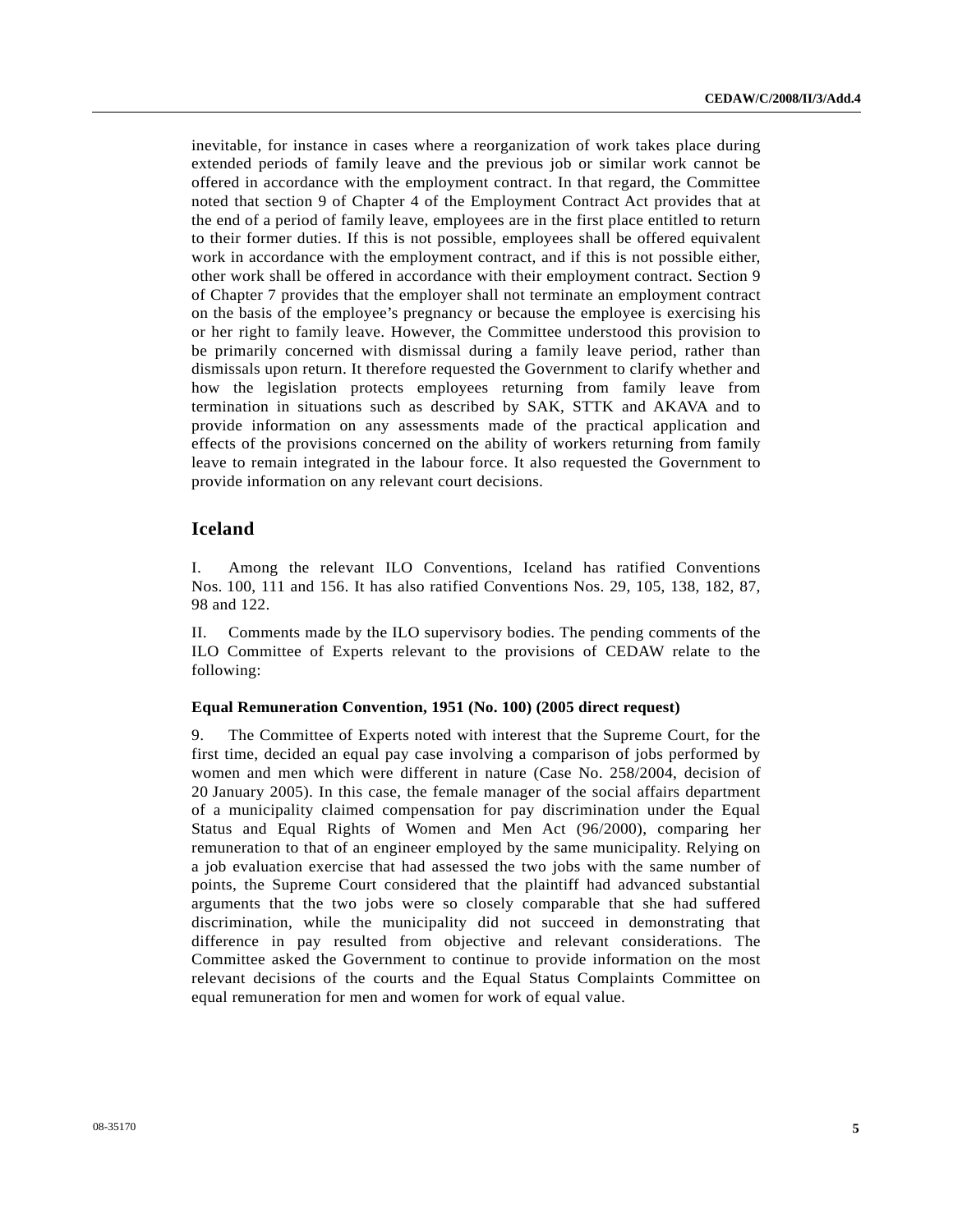# **Discrimination (Employment and Occupation) Convention, 1958 (No. 111) (2005 direct request)**

10. With regard to the position of men and women in the labour market, the Committee of Experts noted from statistical information published by *Statistics Iceland* for 2004 that some 30 per cent of all managers and legislators were female, while men and women were equally distributed in the occupational group of professionals. Women were also underrepresented among craft and related trade workers (23 per cent), while the female ratio among clerks was 87 per cent. The Committee also noted the Government's view that, compared to the high female labour market participation, the rate of women business owners was too low (18 per cent). The Committee asked the Government to provide information on the measures taken to address occupational segregation based on sex (horizontal and vertical), and continue to provide information on the efforts made to increase the number of female business owners and entrepreneurs.

# **Workers with Family Responsibilities Convention, 1981 (No. 156) (2007 direct request)**

11. The Committee of Experts noted the Act Prohibiting Redundancies due to Family Responsibilities No. 27/2000, which, together with the Act on the Equal Status and Equal Rights of Women and Men No. 96/2000, the Act on Maternity/Paternity Leave and Parental Leave No. 95/2000, could to some extent serve as the foundation of a national policy on workers with family responsibilities required by article 3 of the Convention. The Committee also noted the Government's statement that Act No. 95/2000 is considered to be one of the most important steps to prevent discrimination against workers with family responsibilities. The Committee asked the Government to provide in its next report more detailed information on the practical application of the relevant provisions of Acts Nos. 27/2000, 95/2000 and 96/2000 as well as on any other practical measures taken to enable persons with family responsibilities to engage in employment without being discriminated against.

12. In addition, while noting that section 24 of Act No. 96/2000 did not prohibit dismissal on the basis of family responsibilities, the Committee noted with interest that under section 1 of Act No. 27 on the Prohibition of Termination of Employment due to Family Responsibilities, no person's employment may be terminated solely because of his or her family responsibilities. The Act defines "family responsibilities" as the employee's responsibilities towards his or her children or spouse or close relatives who live in the employee's home and clearly need his or her care or custody, for example as a result of illness or disability. The Committee asked the Government to keep it informed of any relevant decisions of courts of law, administrative or other tribunals or the Complaints Committee on Equal Status involving questions of termination of employment related to family responsibilities.

# **Lithuania**

I. Among the relevant ILO Conventions, Lithuania has ratified Conventions Nos. 100, 111, 156 and 183. It has also ratified Conventions Nos. 29, 105, 138, 182, 87, 98, 122, 142 and 171.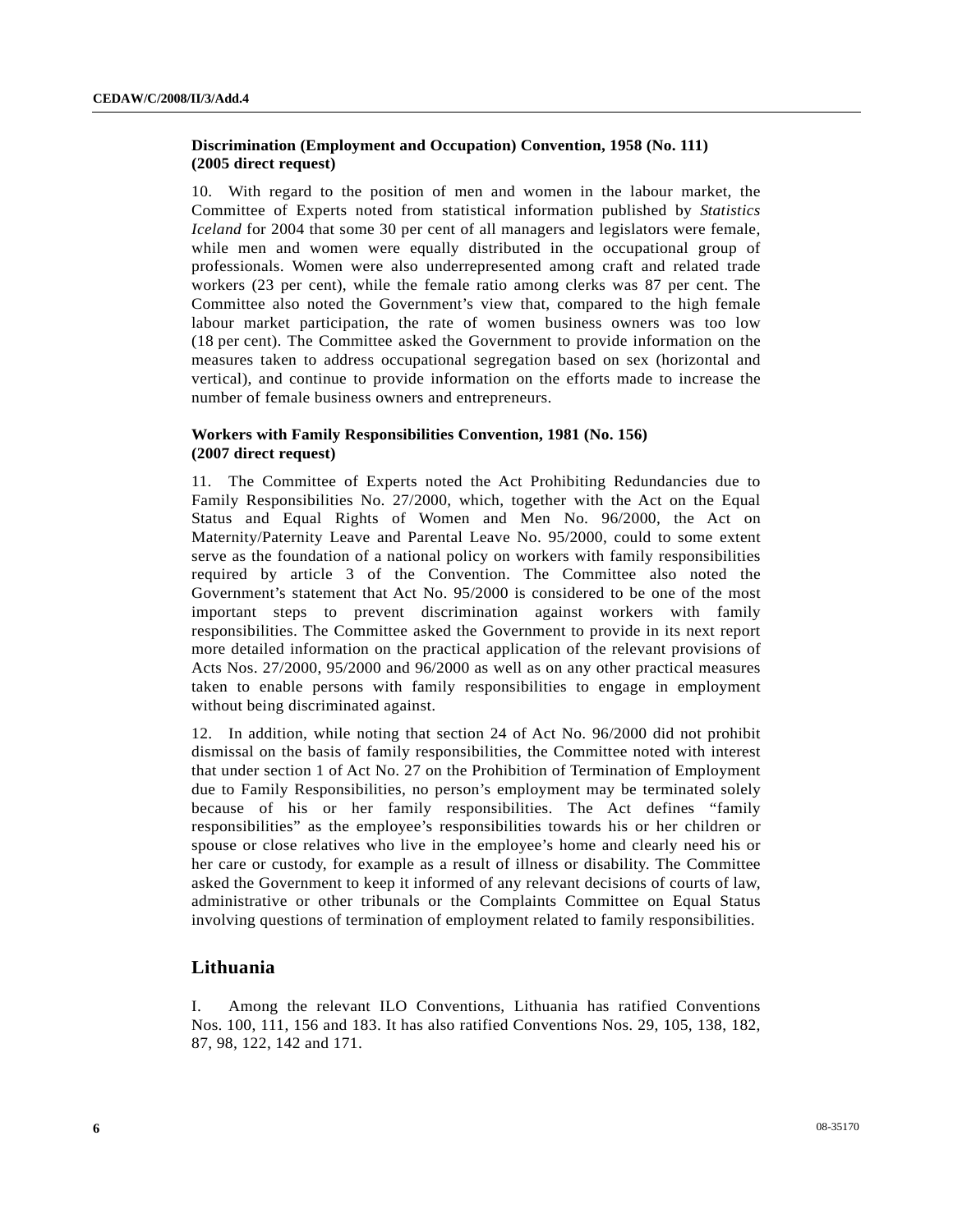II. Comments made by the ILO supervisory bodies. The pending comments of the ILO Committee of Experts relevant to the provisions of CEDAW relate to the following:

#### **Equal Remuneration Convention, 1951 (No. 100) (2006 observation)**

13. The Committee of Experts noted from the data published by *Statistics Lithuania* that between 2000 and 2003 the gender remuneration gap for average monthly gross earnings increased from 18.2 per cent to 19 per cent, while it decreased to 17.6 per cent in 2005. The gender remuneration gap in the public sector remained wider than in the private sector. For the public sector it increased from 23 per cent in 2000 to 25.2 per cent in 2002, and then decreased to 22.1 per cent in 2005. The Committee expressed its concern that since 2000 the gender remuneration gap in the private sector had increased from 15.6 per cent in 2000 to 17.9 per cent in 2005. It thus asked the Government to provide detailed information on the measures taken to address the existing gender remuneration gap and to assess and indicate to the Committee the causes of the widening of the gender remuneration gap in the private sector and the measures taken to reverse this negative trend. It also asked the Government to continue providing full statistical information concerning the earnings of men and women according to sector, economic activity, and occupation.

#### **Discrimination (Employment and Occupation) Convention, 1958 (No. 111) (2006 direct request)**

14. The Committee noted that, according to the Government, the implementation of the 2003-2004 State Programme on Equal Opportunities for Women and Men led to positive results. According to a 2006 European Union report, Lithuania has the highest number of female managers in Europe, with 42 per cent of managers at all levels being women. In 2006, a survey of the position of women in small and medium-sized enterprises was carried out. Educational attainment of women remained higher than that of men, but their unemployment rate was slightly higher. The Committee requested the Government to continue to provide detailed information concerning the measures taken to promote gender equality at work and in the labour market, including regarding the implementation and impact of the measures provided for under the Second Programme on Equal Opportunities for Women, 2005-09. The Government was also asked to provide the results of the survey on the position of women in small and medium-sized enterprises as well as statistical information, disaggregated by sex, indicating the position of men and women in the labour market.

# **Workers with Family Responsibilities Convention, 1981 (No. 156) (2007 direct request)**

15. The Committee of Experts noted the various provisions contained in the Labour Code and the Law on Civil Service concerning working time and leave entitlements addressing the needs of workers with family responsibilities. It also noted that the Government had issued recommendations to employers and employees concerning flexible forms of work organization (Order No. A1-160 of 17 October 2003). In this connection, the Committee requested the Government to provide (a) detailed information on the practical application of the Labour Code's provisions accommodating and protecting workers with family responsibilities, particularly those relating to part-time work (article 146) and leave entitlements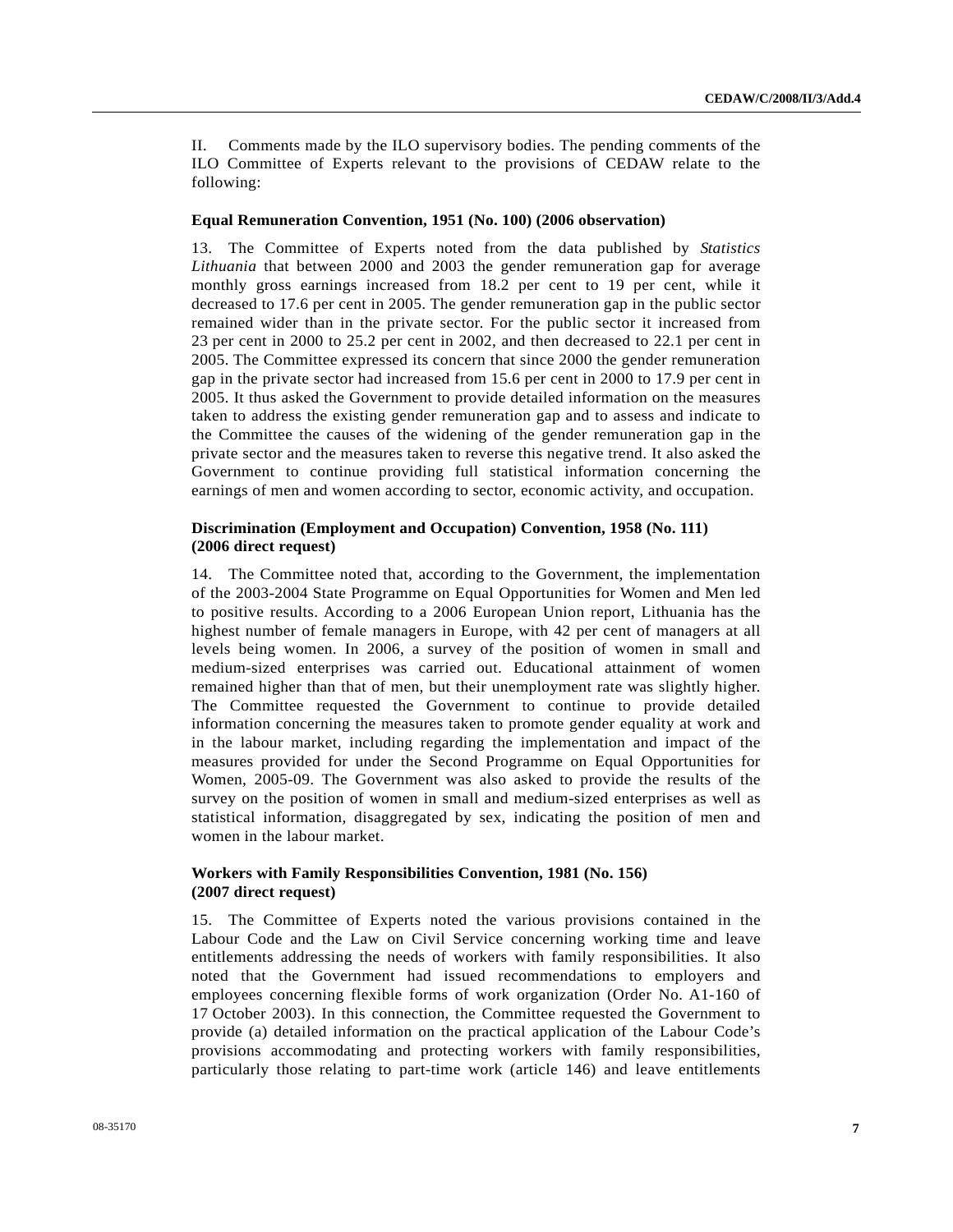(articles 179 and 180), including information on the extent to which these entitlements are being used by men and women; (b) indications whether article 172 of the Labour Code, which provides that an instalment of annual leave may not be shorter than 14 calendar days, precludes workers with family responsibilities from taking shorter leave periods; and (c) detailed information on the progress made in promoting and putting in place flexible forms of work organization to accommodate workers with family responsibilities.

16. In addition, the Committee noted with interest that an amendment to the Labour Code of 8 June 2006 introduced a new paternity leave granted to fathers starting from birth until the child reaches the age of 1 month. Nevertheless, the Committee noted that one of the requirements for receiving cash benefits during paternity leave is that the father be married to the mother of the child. The Committee considered that this requirement could be in contradiction with the principles of the Convention, as well as the Discrimination (Employment and Occupation) Convention, 1958 (No. 111), and requested the Government to elaborate in its next report under Convention No. 111, on the rationale for such a requirement in the light of the principle of equality.

#### **Worst Forms of Child Labour Convention, 1999 (No. 182) (2007 direct request)**

17. In its recent direct requests the Committee of Experts focused on the trafficking of girls. It noted that according to the Programme for the Prevention and Control of Trafficking in Human Beings for 2002-08, approved by the Government's resolution No. 558 of April 2005, more and more cases of trafficking in minors, especially girls, were disclosed in Lithuania; and more and more cases of the selling of minors from Lithuania were disclosed in foreign States. It also noted that the Committee on the Rights of the Child, in its concluding observations (CRC/C/15/Add.146 of 21 February 2001, para. 53), expressed its concern over the situation of girls trafficked from Lithuania for the purpose of sexual exploitation. The Committee requested the Government to provide information on the concrete measures taken under the above programme to provide direct assistance to girls under the age of 18 years who are victims of trafficking, and the impact of such measures on their rehabilitation and social integration.

#### **Night Work Convention, 1990 (No. 171) (2005 direct request)**

18. The Committee of Experts noted section 278(4) and (10) of the Labour Code providing that pregnant women, women who have recently given birth or breastfeeding women may be transferred to daytime positions or, if this is not possible due to objective reasons, be granted extra leave until they go on maternity leave or childcare leave, and that in either case they may not be paid less than their average monthly pay. It also noted that according to section 2(18) and (22) of the Law on Safety and Health at Work No. IX-1672 of 1 July 2003, as amended through to February 2004, the term "breastfeeding worker" means a worker who submits to her employer a certificate issued by a health-care institution confirming that she takes care of her child and breastfeeds the child until 12 months of age, while a "worker who has recently given birth" is defined as a mother who submits to her employer a certificate to this effect issued by a health-care institution and who takes care of her child until the child is 12 months of age. In this connection, the Committee recalled that article 7 of the Convention requires not only that pregnant and breastfeeding women should be protected against unfair dismissal and that their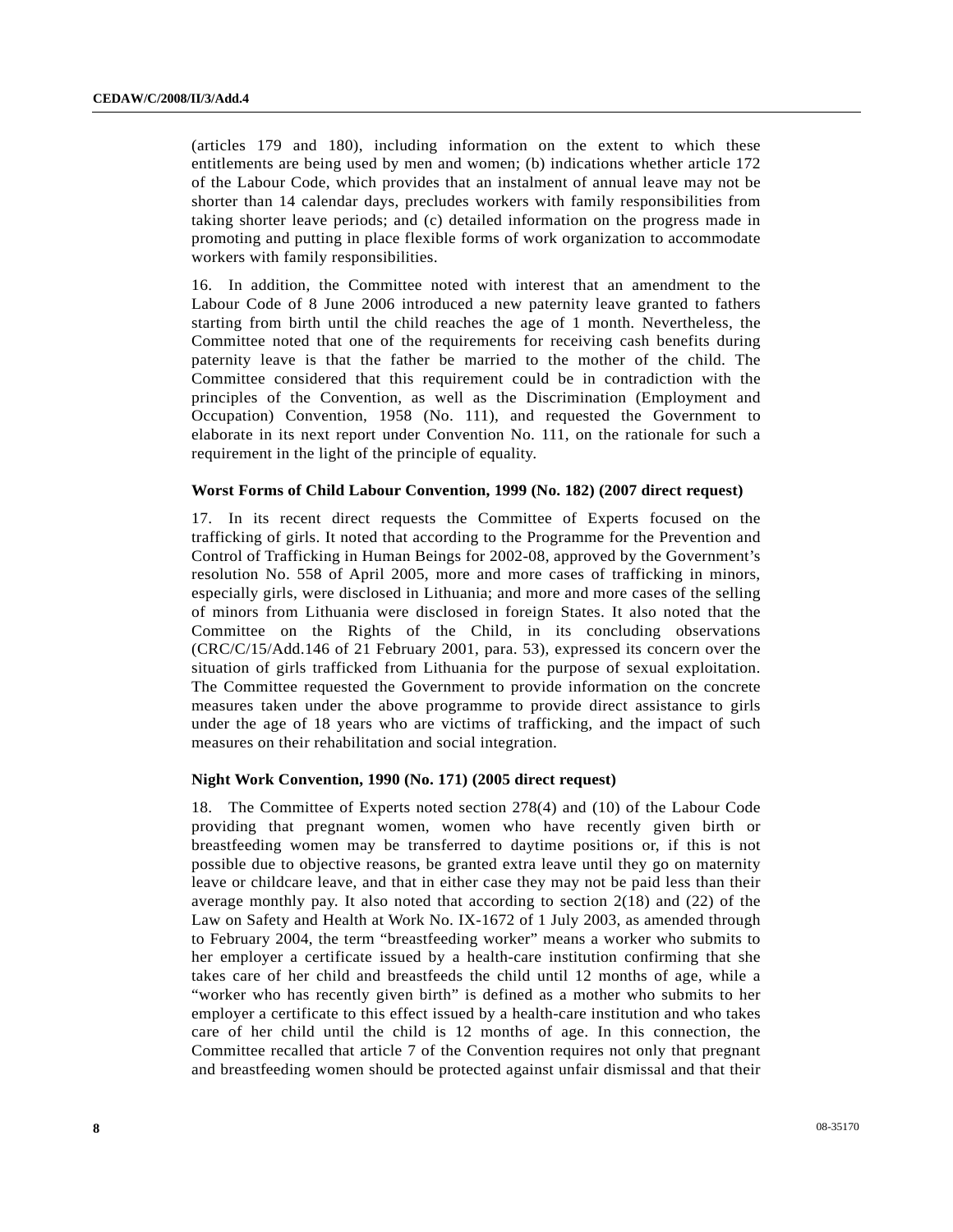income should be maintained at a decent level during their temporary transfer to day work on maternity grounds but also that they should not suffer any loss with regard to the benefits, such as seniority or access to promotion, that their regular night work position normally carried. The Committee therefore asked the Government to indicate the measures taken or envisaged in order to meet this requirement of the Convention.

# **Nigeria**

I. Among the relevant ILO Conventions, Nigeria has ratified Conventions Nos. 100 and 111. It has also ratified Conventions Nos. 29, 105, 138, 182, 87, 98 and 45.

II. Comments made by the ILO supervisory bodies. The pending comments of the ILO Committee of Experts relevant to the provisions of CEDAW relate to the following:

#### **Equal Remuneration Convention, 1951 (No. 100) (2006 direct request)**

19. The Committee of Experts noted that the Government was considering the report of the Wages, Salaries and Emolument Relativity Panel set up in 2004, which examined pay differences in the private and public sectors. In 2005, a Presidential Committee on Consolidation of Emoluments in the Public Sector was set up and the Salaries, Incomes and Wages Commission was reconstituted. The Committee asked the Government to collect and provide information on how these bodies take the principle of equal remuneration for work of equal value into consideration. It also asked the Government to provide further information on the progress made in updating the job evaluation and grading survey of 1974.

# **Discrimination (Employment and Occupation) Convention, 1958 (No. 111) (2007 direct request)**

20. The Committee of Experts noted that the Federal Ministry of Women Affairs was working on a new National Gender Policy that would replace the National Policy on Women. The Committee expressed the hope that the National Gender Policy would set out clear objectives with regard to promoting women's equality in employment and occupation, provide for concrete measures to address the existing inequalities and identify the authorities and bodies responsible for their implementation. It requested the Government to provide a copy of the National Gender Policy as soon as it was finalized. The Committee further requested the Government to provide statistical information on the participation of men and women in the labour market and in vocational training.

21. In addition, noting that a reform of the Police Act and Regulation was ongoing, the Committee urged the Government to ensure that the gender discriminatory provisions contained in sections 118-128 of this instrument were brought into conformity with the Convention.

#### **Worst Forms of Child Labour Convention, 1999 (No. 182) (2007 direct request)**

22. In its recent direct requests, the Committee of Experts raised, among other matters, the issue of the use, procuring or offering of a child for prostitution. In this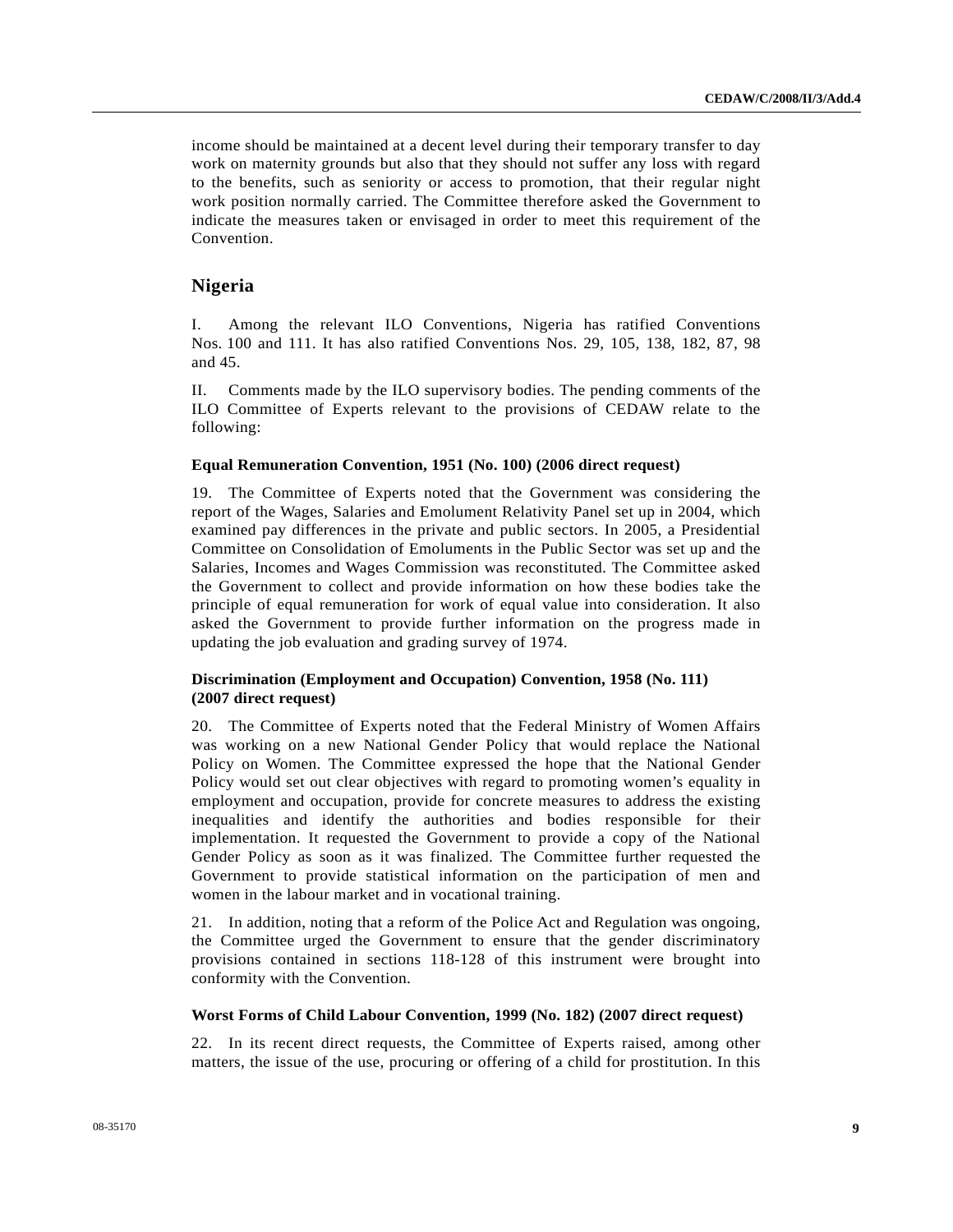respect, the Committee noted that, by virtue of section 237 of the Shari'a Penal Code of the State of Zamfara, it is an offence to buy, sell, hire, let to hire or otherwise obtain possession or dispose of a person under 15 years of age for the purpose of prostitution. The Committee reminded the Government that by virtue of Article 3(b) of the Convention, the use, procuring or offering of a girl or a boy under 18 for prostitution is considered as one of the worst forms of child labour, and should therefore be prohibited. The Committee requested the Government to take the necessary measures to ensure that the prohibitions are extended to girls under 18 years of age and to boys. Noting the recommendation of the Committee on the Rights of the Child to the Government to avoid criminalizing child victims of sexual exploitation in all circumstances (CRC/C/15/Add.257, 28 January 2005, para. 72), the Committee strongly encouraged the Government to take the necessary measures to ensure that children used, procured or offered for prostitution are considered as victims rather than offenders under the Shari'a.

23. Similar comments were also addressed to the Government with regard to the use, procuring or offering of a child for the production of pornography or for pornographic performances.

## **Slovakia**

I. Among the relevant ILO Conventions, Slovakia has ratified Conventions Nos. 100, 111 and 156. It has also ratified Conventions Nos. 29, 105, 138, 182, 87, 98, 122, 142, 171 and 45.

II. Comments made by the ILO supervisory bodies. The pending comments of the ILO Committee of Experts relevant to the provisions of CEDAW relate to the following:

#### **Equal Remuneration Convention, 1951 (No. 100) (2007 observation)**

24. In its previous observation, the Committee of Experts had expressed its concern that section 119(3) of the former Labour Code was not in line with the principles enshrined in the Convention, notably with regard to the notion of "the same working conditions, efficiency and results" which did not seem to reflect fully the concept of "work of equal value". In its 2007 observation, the Committee noted with interest the Government's statement that an amended version of section 119(3) of the Labour Code would guarantee "equal wage of men and women for equal work or for work of equal value". The new Labour Code was promulgated and came into force in September 2007, but has not yet been examined by the Committee.

25. The Committee also noted the statistical information provided by the Government on the average earnings of men and women in the year 2005, which showed that during 2005 there was a slight increase in the average wage of women as a share of men's wage of 1.16 percentage points (from 76.34 per cent in 2004 to 77.5 per cent in 2005). Nonetheless, data showed that a significant gap between women's and men's wages still existed with regard to all "age" and "employment" categories represented. In particular, the Committee noted that the highest wage gap could be found among legislators, managing and senior employees (38 per cent), along with tradespersons and qualified blue-collar workers in related fields (38 per cent), whereas the lowest gap was to be found among clerks (17 per cent) and skilled blue-collar workers in agriculture and forestry (15 per cent). When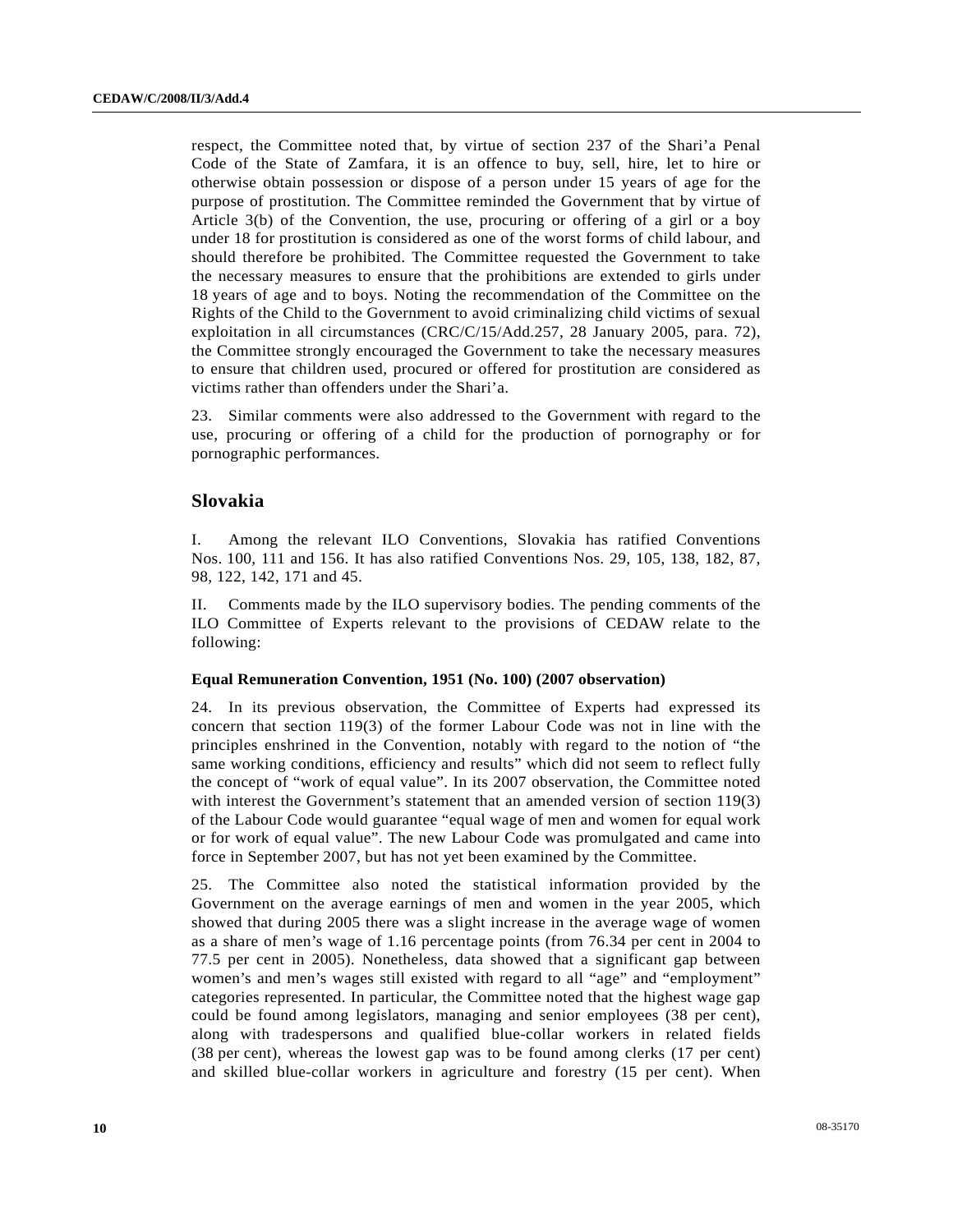looking at average earnings according to age, statistics showed that wage differences were the highest in the age category from 35 to 39 years of age (31 per cent), while they were the lowest in the age category from 20 to 24 years of age (14 per cent). The Committee again recalled the importance of increasing women's participation in higher paid jobs, including through training courses. At the same time, while inviting the Government to explore measures to promote access of women to higher paid sectors and occupations, the Committee pointed out that wages in female-dominated sectors and occupations must not be undervalued. It asked the Government to continue to provide statistical information, disaggregated by sex, on the earnings gap between men and women, and to keep it informed on any programmes, projects and measures adopted to reduce the remuneration gap between men and women and to promote women's access to high-paid jobs, as well as their impact.

# **Discrimination (Employment and Occupation) Convention, 1958 (No. 111) (2007 observation)**

26. The Committee of Experts noted that according to the Government's report some employers openly declared a lack of interest in hiring women, either generally or those older than 30 years of age. These cases were referred either to the Slovak National Centre for Human Rights or to labour inspectorates, but the complainants were reported to have been unable to provide any acceptable evidence that could be used as the basis for intervention by the competent authorities. The Committee urged the Government to take steps to increase public awareness with respect to gender discrimination at work and women's rights in that respect. The Committee also requested the Government to provide information on the results achieved by previous and present projects carried out with respect to discrimination against women in the labour market and facilitating their access to a wider range of training courses and occupations. It further invited the Government to continue providing up-to-date information on labour market participation, disaggregated by sex, occupation and sector.

# **Workers with Family Responsibilities Convention, 1981 (No. 156) (2007 direct request 2007)**

27. The Committee noted with interest that the issue of reconciliation of work and family life had been a priority of the Government since 2005 and that the State family policy identified this problem as a priority for the years 2005-2006. The Committee further noted the strategic document "Measures for the reconciliation of life at work and in the family for the year 2006, with perspective until 2010", approved by government resolution No. 560 of 21 June 2006. The Committee also noted the Government's indication that there was a trend towards an increasing ratio of women (66.23 per cent), including women with family responsibilities, among the job seekers participating in training and other preparations for entry into the labour market. The Committee asked the Government to keep it informed of the progress made regarding the implementation of the measures set out in the 2006 strategic document on work and family, and their impact on achieving the objectives of the Convention.

28. The Committee noted that even though the legislation contemplates the possibility of working shorter hours and the Labour Code explicitly establishes a guarantee of equal working conditions of employees working reduced hours and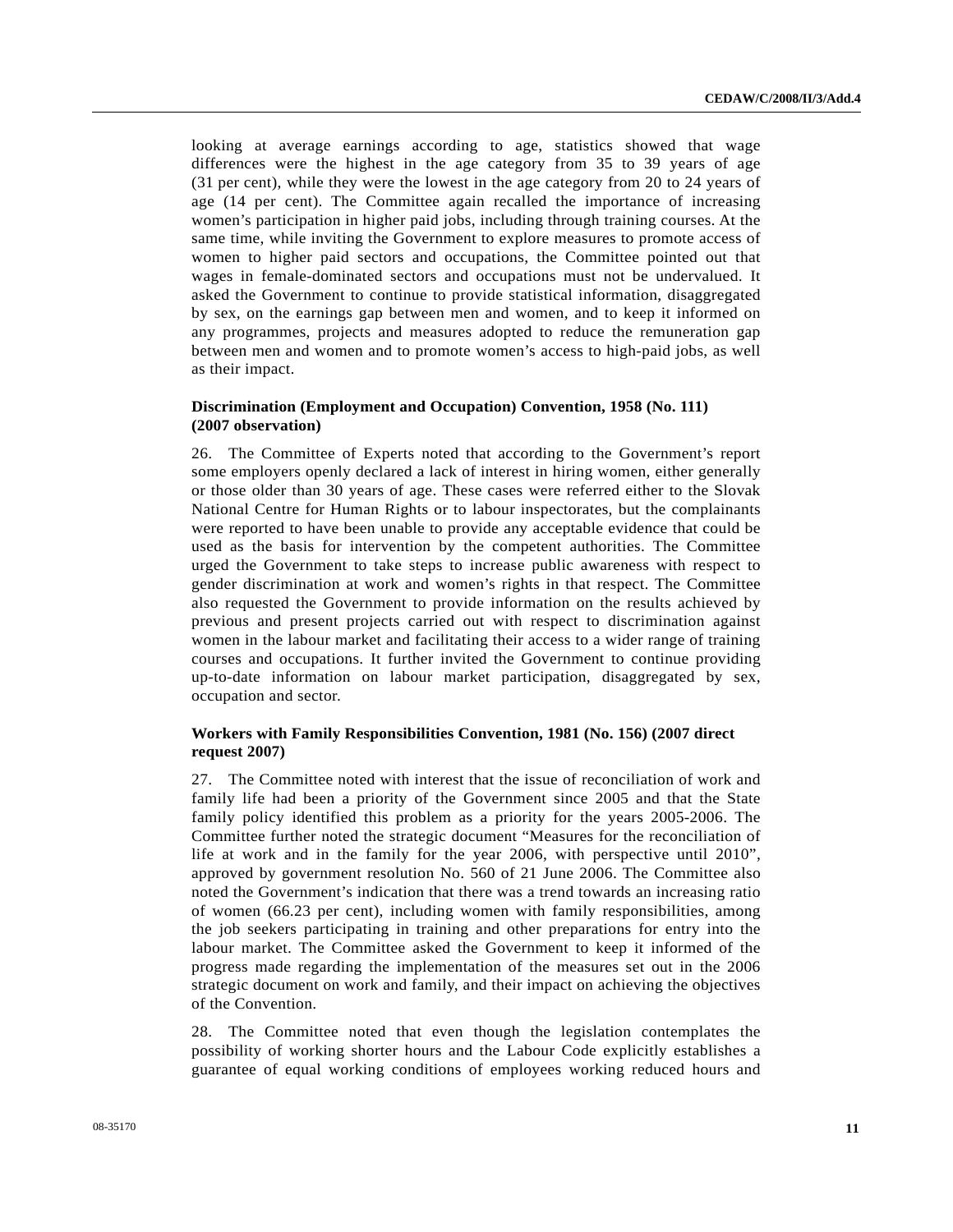those working the established number of weekly hours, both men and women workers utilized this option only to a small extent. In 2004, for instance, approximately 0.7 per cent of men and 1.9 per cent of women worked shorter hours in order to care for children and other dependent persons. In particular, the Committee observed that surveys conducted in the previous years confirmed that women generally showed no particular preference for shorter working hours in order to reconcile work and family life; instead they would opt for flexible forms of work, such as flexible hours, a non-traditional working time arrangement and telework. The Committee reiterated its request to the Government to provide information on the number of men and women exercising their right to parental leave, as well as the number of men and women employees requesting flexible working time arrangements, reduced working hours or working from home in order to better combine work with family responsibilities.

# **United Kingdom of Great Britain and Northern Ireland**

I. Among the relevant ILO Conventions, the United Kingdom has ratified Conventions Nos. 100 and 111. It has also ratified Conventions Nos. 29, 105, 138, 182, 87, 98, 122 and 142.

II. Comments made by the ILO supervisory bodies. The pending comments of the ILO Committee of Experts relevant to the provisions of CEDAW relate to the following:

#### **Equal Remuneration Convention, 1951 (No. 100) (2006 observation)**

29. The Committee of Experts noted from the Government's report that in 2005, the wage gap between men and women stood at 22.6 per cent in the private sector compared with 13.3 per cent in the public sector. The Committee noted that the Government and the Equal Opportunities Commission (EOC) continued to encourage private sector employers to carry out equal pay reviews (EPRs) on a voluntary basis. It noted from research conducted by the EOC in 2005, however, that only a third of large organizations in both the private and public sectors had completed an EPR, falling short of the EOC's target of 50 per cent by the year 2003. The research also showed that, if the current rate continued, the Government would not meet its own EPR target for large public sector firms by 2008 (45 per cent). In the light of this slow progress, the Committee recalled the conclusions of the Conference Committee on the Application of Standards in 2006 encouraging the Government to take more proactive measures to address the remaining gender pay differentials, particularly in the private sector. Given that the Government's efforts to encourage employers to carry out voluntary equal pay reviews did not meet expectations, and considering the Government's indication that it was not convinced of the need for a gender equality duty in the private sector, the Committee asked the Government to provide information on what additional measures it was taking or considering to ensure the application of the principle of equal remuneration in the private sector.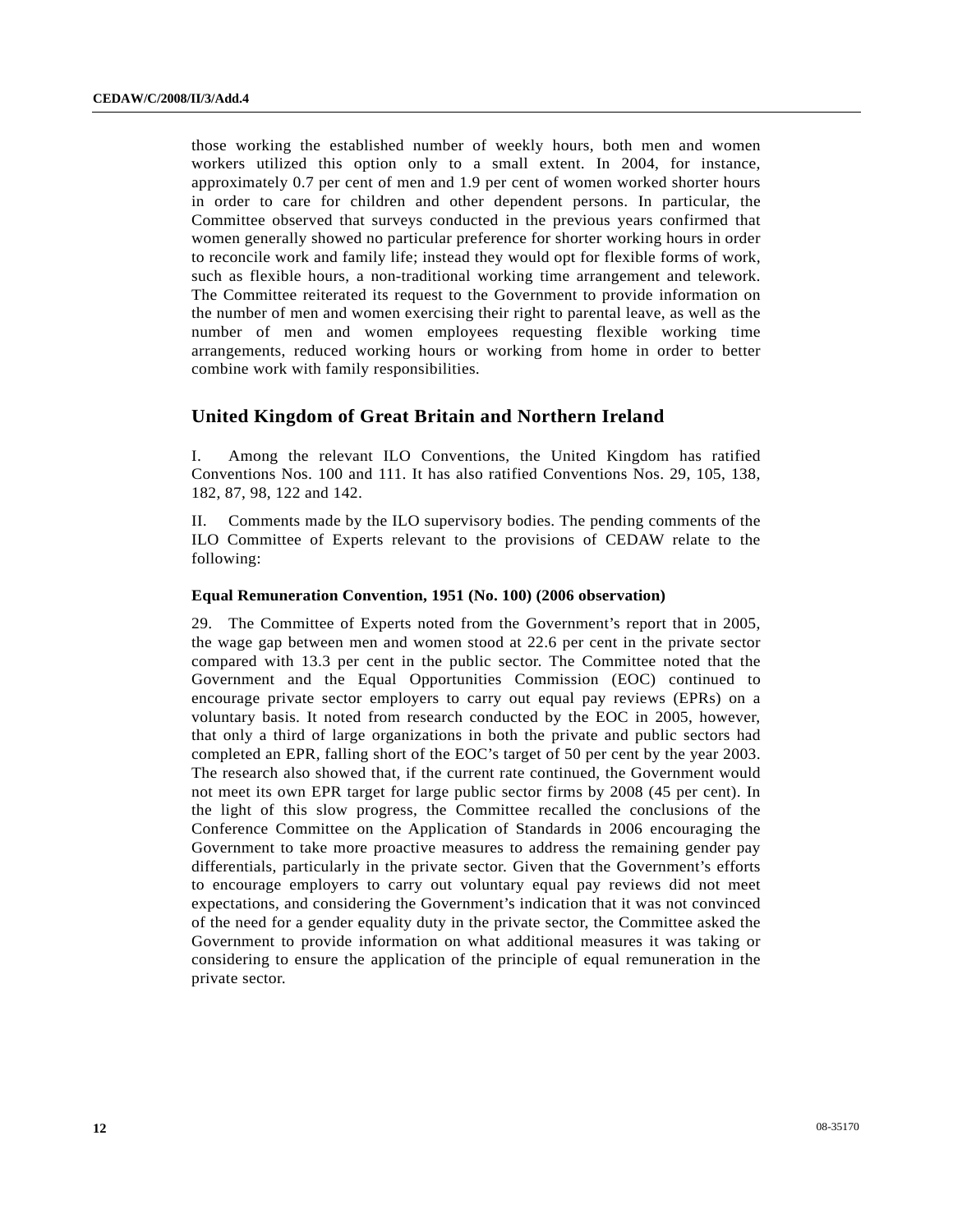#### **Discrimination (Employment and Occupation) Convention, 1958 (No. 111) (2006 direct request 2006)**

30. The Committee of Experts noted the completion of the Equal Opportunities Commission's (EOC) investigation into occupational segregation in which the EOC found that there was a failure to provide real opportunity and choice for girls and boys to enter work via vocational training and that the current education system was, in particular, failing girls from lower socio-economic groups. The investigation further found a link between the underrepresentation of women in certain sectors and skills shortages in occupations such as construction, engineering, plumbing, ICT and childcare, which remained among the most heavily segregated sectors in the United Kingdom. Noting that the Government had already outlined a plan to tackle occupational segregation, the Committee asked for further information on the action taken and results achieved under this plan to encourage men and women into sectors where they are underrepresented.

31. With regard to sexual harassment, the Committee noted that the EOC began a formal investigation into sexual harassment in the armed services after deciding that there were sufficient grounds to believe that the harassment of servicewomen was frequent and that the measures in place to prevent and deal with it were inadequate. The Committee noted that the investigation was suspended after an agreement was reached with the Ministry of Defence on a three-phase action plan to deal with sexual harassment in the armed services. Noting that the plan was in its second phase and that the entire project was scheduled for completion in early 2008, the Committee asked the Government to keep it informed on the progress of this work and its impact in preventing sexual harassment and improving the mechanisms to deal with sexual harassment complaints in the armed services.

32. The Committee further understood that a case had recently been decided in which a Muslim schoolteacher was suspended from her job at Headfield Church of England Junior School after refusing to remove her veil in the presence of male colleagues. The Committee asked for information on other cases relating to the display of religious symbols in employment or occupation and how the Employment Equality (Religion or Belief) Regulations addressed such situations. It also asked the Government to provide information on awareness-raising and other measures adopted to deal with negative attitudes towards religious minorities in the workplace and to promote and ensure equal opportunity and treatment for workers of different faiths.

# **United Republic of Tanzania**

I. Among the relevant ILO Conventions, the United Republic of Tanzania has ratified Conventions Nos. 100 and 111. It has also ratified Conventions Nos. 29, 105, 138, 182, 87, 98 and 142.

II. Comments made by the ILO supervisory bodies. The pending comments of the ILO Committee of Experts relevant to the provisions of CEDAW relate to the following: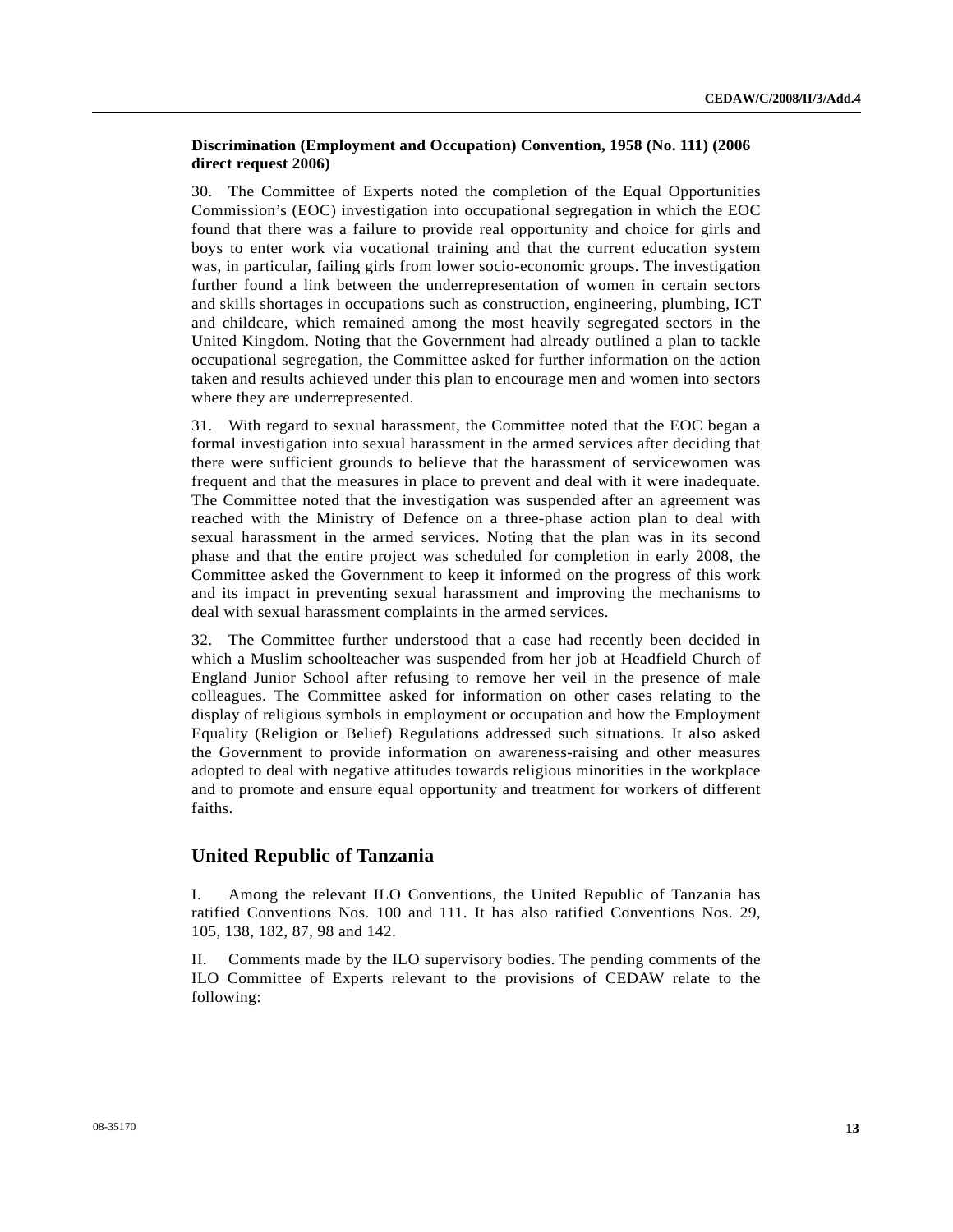# **Equal Remuneration Convention, 1951 (No. 100) (2006 direct request)**

33. The Committee noted that the Employment and Labour Relations Act, 2004, entered into force on 1 August 2006. This Act prohibits direct and indirect discrimination based on sex with respect to remuneration and requires employers to take positive steps to guarantee equal remuneration for men and women performing work of equal value (sections 7(4) and 7(9)). The Committee asked the Government to provide information on the practical application of the Act, including information on measures to address wage discrimination and promote the principle of equal remuneration for men and women for work of equal value provided for in equality plans adopted under section 7(2) of the Act.

### **Discrimination (Employment and Occupation) Convention, 1958 (No. 111) (2005 direct request)**

34. The Committee of Experts noted the 1998 amendments to the Sexual Offences Special Provisions Act, 1998, sections  $148(D)(1)$  and  $138(D)(3)$ , penalizing sexual harassment generally, and quid pro quo sexual harassment within the workplace. The Committee also noted that section 7(5) of the Employment and Labour Relations Act (ELRA) prohibits, but does not define sexual harassment. The Committee requested the Government to provide information on the implementation and enforcement of the above provisions in practice, including any relevant judicial or administrative decisions.

35. It also noted that, according to the National Employment Policy, women constituted 54 per cent of the labour force in mainland Tanzania. However, the Integrated Labour Force Survey of 2000-01 prepared by the National Bureau of Statistics revealed inequalities with regard to the position of women in the labour market. For instance, only 18.6 per cent of persons employed by parastatal organizations were women. With respect to employment status, women were underrepresented in the category of paid employment (29.3 per cent). In this context, the Committee noted that the United Nations Development Assistance Framework for the United Republic of Tanzania (2002-06) identified discrimination against women as reflected in stereotypical occupations with minimum qualifications as a key concern. The Committee requested the Government to keep it informed on the measures taken to strengthen the position of women in the formal and informal labour market. The Government was also asked to provide information (a) on the measures taken to promote equal access of men and women to employment in the government, parastatal and private sectors and to promote women's equal access to income-generating activities in the informal economy; and (b) updated statistical information concerning the position of men and women in the labour force.

#### **Yemen**

I. Among the relevant ILO Conventions, Yemen has ratified Conventions Nos. 100, 111 and 156. It has also ratified Conventions Nos. 29, 105, 138, 182, 87, 98 and 122.

II. Comments made by the ILO supervisory bodies. The pending comments of the ILO Committee of Experts relevant to the provisions of CEDAW relate to the following: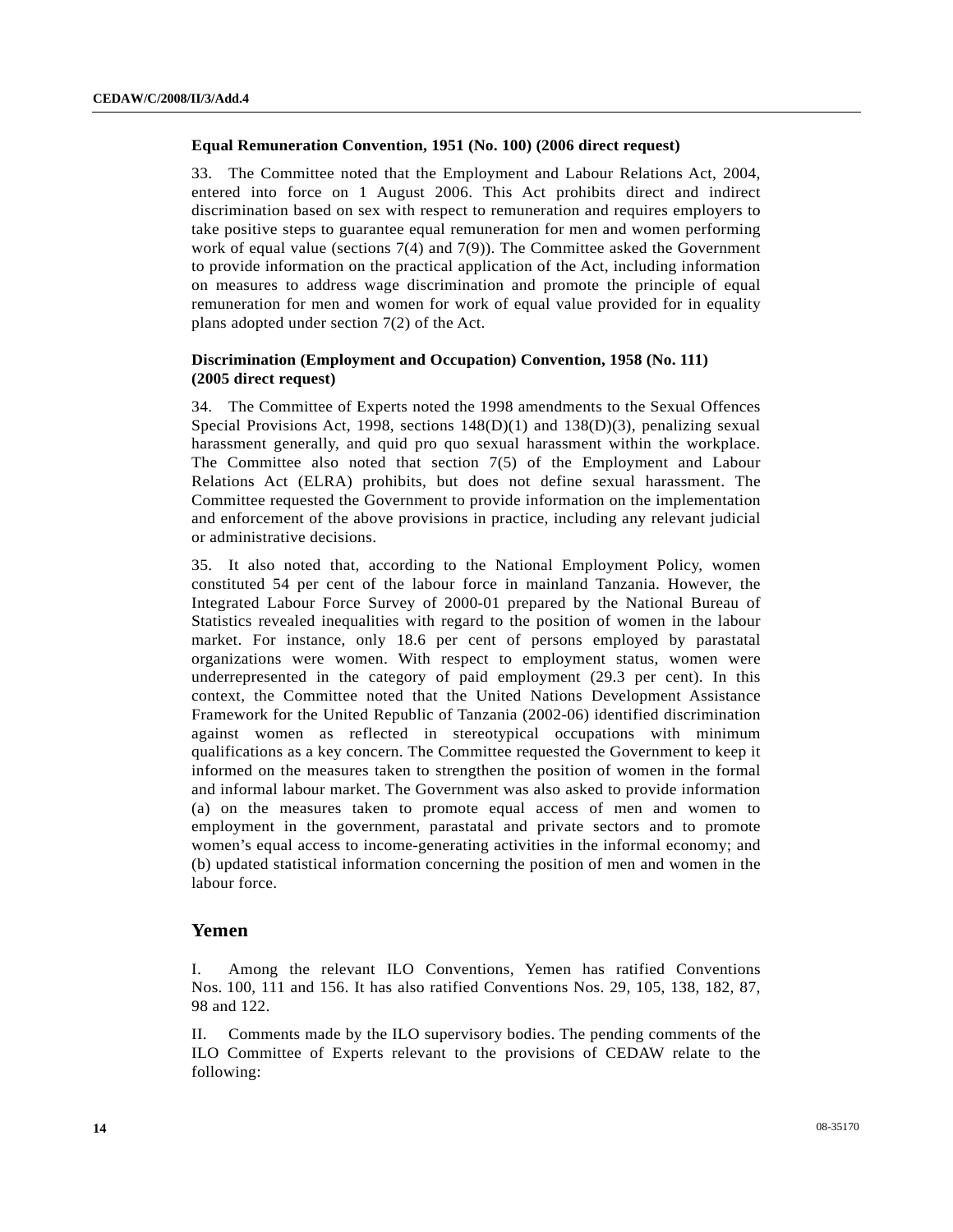# **Equal Remuneration Convention, 1951 (No. 100) (2006 direct request)**

36. Referring to previous initiatives to bring section 67 of the draft Labour Code, containing a provision limiting female workers' entitlement to wages equal to those of men if they perform the same work under the same conditions and specifications, into conformity with article 1(b) of the Convention, the Committee of Experts asked the Government to clarify whether it still intended to give legal expression to the principle of equal remuneration for men and women for work of equal value contained in article 1 of the Convention. In the absence of any legislative developments, the Committee asked the Government to provide information on any measures taken or envisaged to ensure or promote the application of the principle in practice.

37. The Committee further noted that the Government was giving priority to promoting employment of rural women since Yemeni society remained primarily a rural society. The Committee asked the Government to provide information in its next report on the specific measures taken to increase the levels of income of rural women, for example through enabling them to set up their own businesses, and to promote their access to paid employment in the private and public sectors. It also encouraged the Government to update its assessment of the existing wage disparities in the various sectors, especially in the administrative sector and sales and agricultural occupations, in order to be able to determine the actual nature and scope of the current wage disparities, and the most effective measures to address them.

38. Recalling that the low status of women in society, owing to gender stereotypes, is one of the root causes of unequal remuneration, the Committee asked the Government to provide information on the measures being taken to address genderstereotyped attitudes among private sector employers, as a means to increase the levels of income and reduce wage disparities between men and women.

# **Discrimination (Employment and Occupation) Convention, 1958 (No. 111) (2006 direct request)**

39. With regard to section 3 of the Labour Code (Act No. 5 of 1995, as amended by No. 25 of 1997) excluding, among others, domestic workers from its application, the Committee of Experts noted the Government's statement that section 3(4) of the draft amendment to the Labour Code specified that the Code would not apply to household workers or workers of a similar category except with respect to their holidays, minimum wage, dismissal from work and rights relating to end of service, and that their work, rights and duties would be regulated by Ministerial Order. The Government was thus requested to keep the Committee informed of the abovementioned legislative developments and any regulations adopted to prevent discriminatory practices against both national as well as foreign domestic workers.

40. In addition, the Committee noted that, according to the statistics provided by the Government on women's and men's economic activity rates and their participation in technical and vocational training, in rural areas women's participation rate was as low as 25.9 per cent while men's was at 70.7 per cent; in urban areas, women's participation rate was even lower with 11.5 per cent compared to 68 per cent for men. Furthermore, a high number of women worked in the informal economy, especially in rural areas, and women's economic activity remained focused on traditional sectors such as agriculture, hunting and forestry (87.7 per cent), as well as education (4.3 per cent) and manufacturing (2.6 per cent).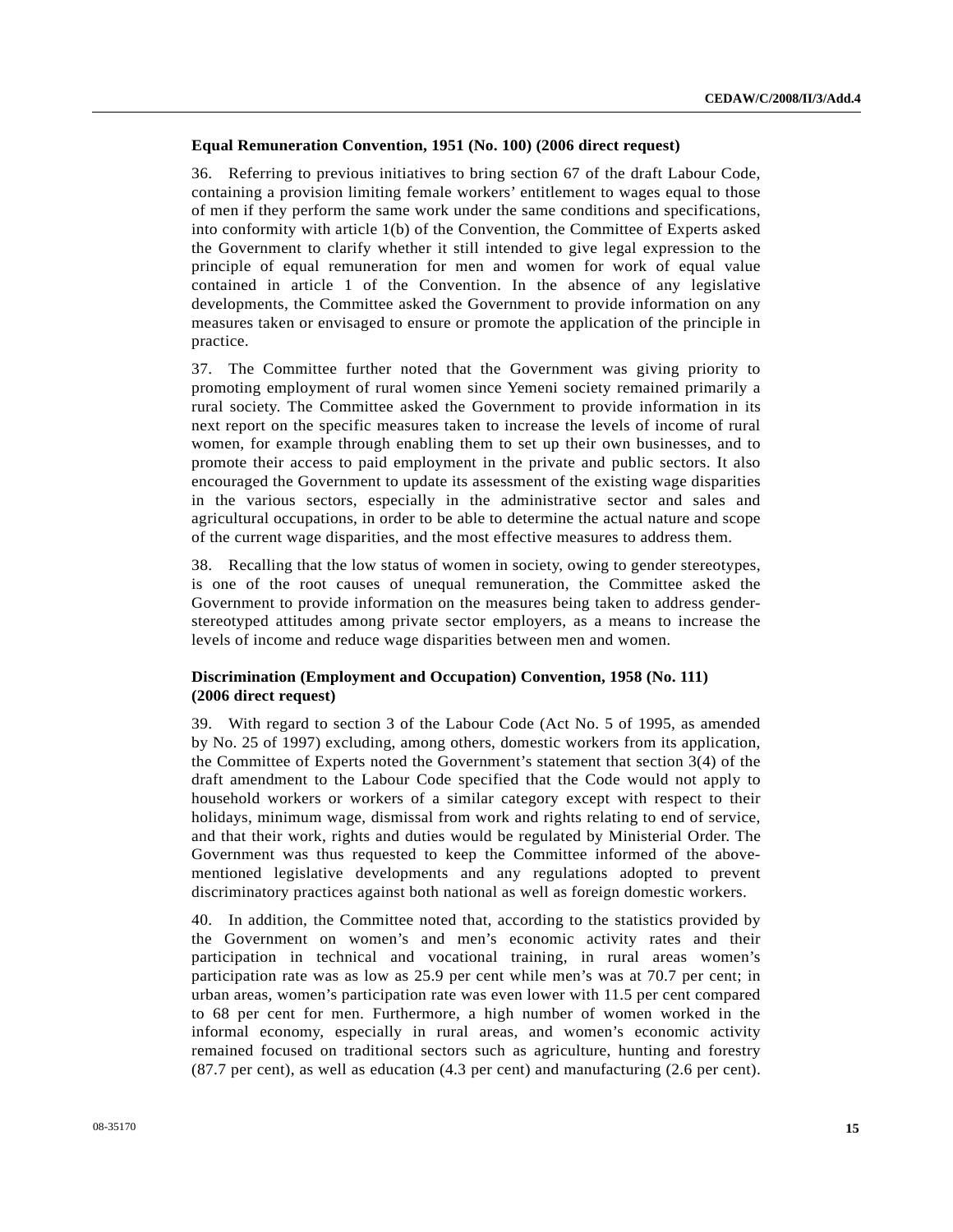Moreover, the latest data available (1999) indicated an extremely low number of women being employed in the government sector (6.3 per cent compared to 20.6 per cent for men). With respect to technical and vocational training, the Committee noted from the figures provided by the Government that women's participation also remained very low. Recalling the National Strategy on the Advancement of Women, the Committee asked the Government to include in its next report detailed information on (a) the measures taken to improve the level of women's participation in employment and occupation in the public and private sectors; (b) measures taken to overcome social traditions and customs that have a negative impact on women's opportunities in employment, education and skill development; and (c) measures taken to ensure that vocational and skills training for women correspond to the needs of the labour market, and include components enabling women to start their own businesses.

# **Workers with Family Responsibilities Convention, 1981 (No. 156) (2007 direct request 2007)**

41. The Committee noted from the Government's report that draft amendments to the Labour Code were under consideration, including a provision specifying that a worker's service may not be terminated on the ground of his or her family responsibilities. The Committee welcomed this development and asked the Government to keep it informed on the progress of the draft amendments and to forward the text of the relevant legislative provisions upon adoption. The Government was also requested to provide information on the corresponding measures taken by the Government to enforce the provisions, in both the private and public sectors.

42. The Committee also noted the addition of section 45 bis to the Labour Code obliging public and private companies employing more than 50 women employees to set up a nursery for children of women workers on conditions determined by ministerial order. While welcoming these measures, the Committee recalled that the Convention applies to both men and women workers and that the aim of national policies under the Convention should be to promote full coverage of each and every worker in all programmes concerning workers with family responsibilities, including programmes for childcare. It therefore asked the Government to continue to provide information on measures taken or envisaged to create conditions conducive to equality of opportunity and treatment for both men and women workers with respect to work and family responsibilities.

#### **Minimum Age Convention, 1973 (No. 138) (2007 direct request)**

43. The Committee of Experts addressed the question of the enrolment of children, especially girls, in basic education. The Committee noted the Government's information concerning the strategy for the development of basic education it launched and on which it based several measures aimed at increasing the educational opportunities for boys and girls in rural areas. The Committee also noted the establishment of the Basic Education Development Project by the World Bank and which had the objective of assisting Yemen in expanding the provision of quality basic education to all (grades 1-9) with special attention on gender equity. According to the project information document, the objective of the Basic Education Development Strategy was to achieve universal access to primary education by 2015. The Committee noted that improvement in this regard had occurred: the ratio